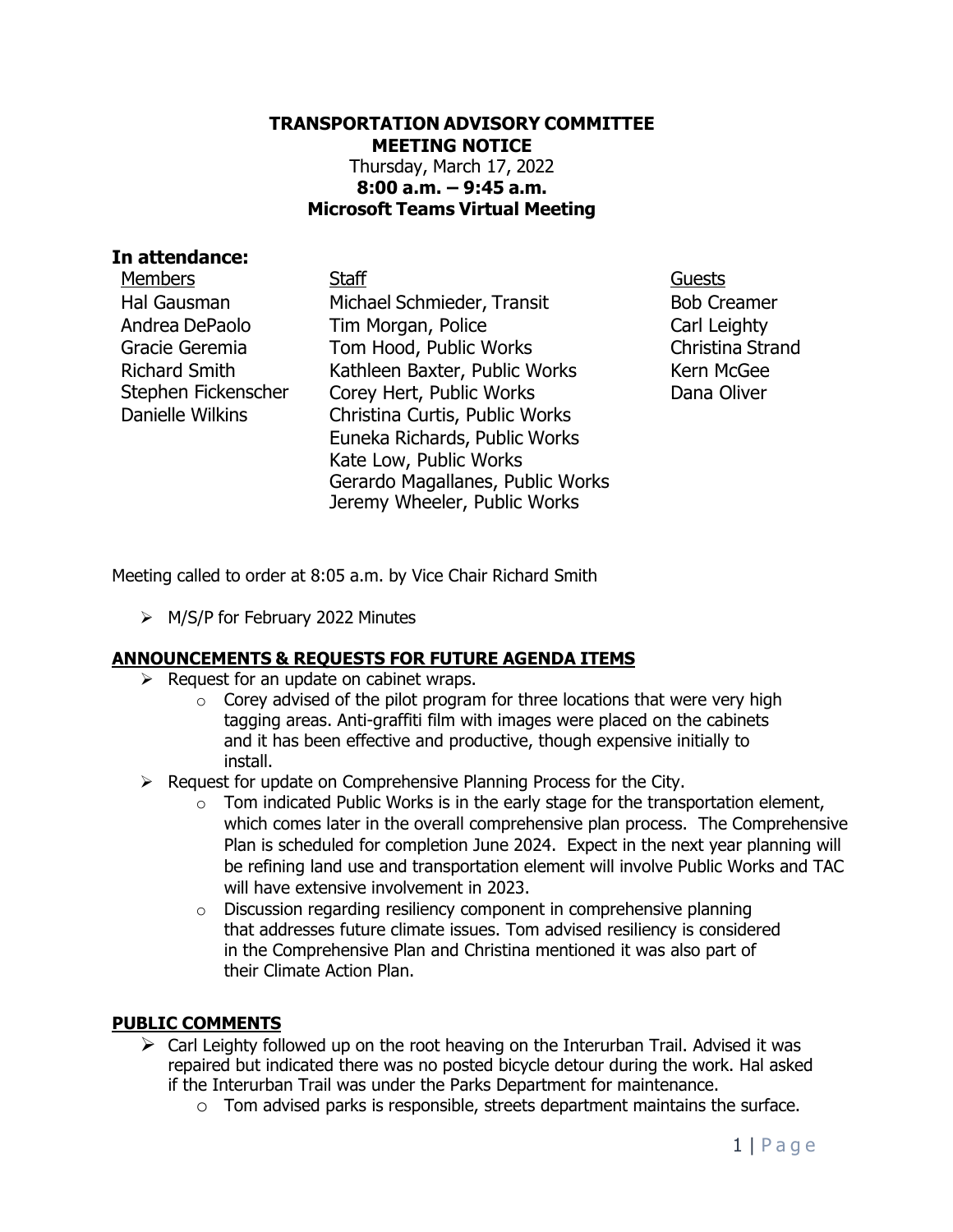Hal asked if it made sense for it to be under Public Works, Tom advised that there is an ongoing interdepartmental discussion about responsibilities.

## **ENGINEERING REPORT**

- ➢ Pavement Maintenance Overlay.
	- $\circ$  Due to spike in petroleum prices, it is causing open bids higher than the engineers' estimate. Currently being evaluated for award.
- ➢ Water V Project.
	- o Work concludes near Pine Street. A repair of damaged telemetry wire along Hewitt west of Maple and the project will be complete.
- $\geq$  40<sup>th</sup> PI Project.
	- $\circ$  Reserve at Forest Park plat on 40<sup>th</sup> Pl, new soldier pile wall is nearing completion.
- ➢ Reservoir 2 Project.
	- $\circ$  Reconstruction of the reservoir continues, some delays from the concrete strike for concrete pours on the tank slabs.
- ➢ Edgewater Bridge Project.
	- $\circ$  The City has received NEPA approval. Right of way negotiations for temporary easements are in process.
- ➢ WSDOT Revive I-5 Project
	- $\circ$  Delay in Revive I-5 concrete pavement rehabilitation and expansion joint repairs along I-5 through Everett. Bids came in too high to award due to risk associated with the I-90 work. WSDOT plans to remove risk and rebid, estimated 6-month delay, construction likely in 2023.
- ➢ California St. Bicycle Project.
	- $\circ$  Project moved onto competitive list for construction funding. Tom will be going to PSRC to the Regional Project Evaluation Committee on April 21, 2022, to present the project.
- ➢ Tom advised the recently passed State infrastructure provides a fair amount of funding regionally.

# **TRAFFIC ENGINEERING REPORT**

- $\triangleright$  Corey advised next TAC meeting the agenda item will be the 6-yearTransportation Improvement Plan (TIP).
- ➢ Photo Enforcement Program back on the Council Agenda for April 6, 2022.
	- $\circ$  Those wishing to make public comment the deadline for signup is on the Council website.
- $\triangleright$  Revive I-5 being delayed helps with special events held in Everett this summer.
	- $\circ$  During the project next year staff will be assigned busy weekends to deal with any issues that may arise like cut through traffic.
- ➢ 2022 City Safety Program grants.
	- o Funded by the Highway Safety Improvement Program and administered through the Washington State Department of Transportation.
	- o Applications were due on March 4, 2022.
	- $\circ$  City applied for 3 projects priority being citywide bicycle and pedestrian data collection project.
- ➢ 2022 Safe Route for Schools and Bicycle and Pedestrian grants.
	- $\circ$  Applications are due late May and June 2022. Staff is working on selecting projects for grant applications.
- ➢ Corey requested opinion of TAC members if they support of returning in-person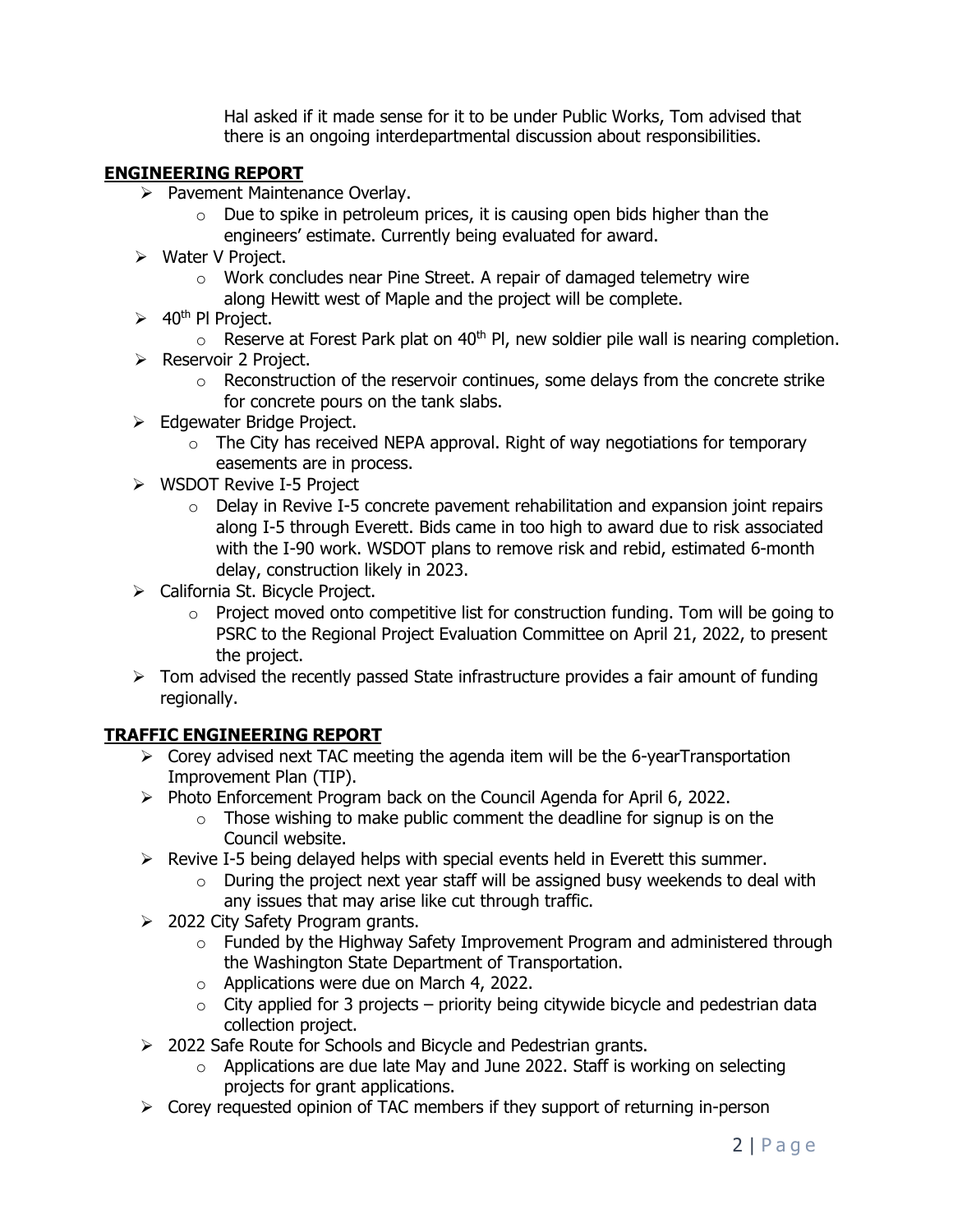meetings.

- o Tyler, Danielle, Andrea, Richard, and Stephen were in support.
	- **•** Gracie might not be able to attend due to conflicting meetings.
	- Hal asked for hybrid option of remote and in-person.
- $\circ$  Corey advised he will make changes on the website to move to in-person hybrid meetings.
- $\triangleright$  Danielle asked if there was any process to reach out to GPS providers to streamline mapping regarding the traffic re-routing with the I-5 improvements.
	- o Corey indicated WSDOT will be messaging to the public not to use Everett streets for cut through and staff will ask about their work with mapping application providers as coordination continues.

### **POLICE REPORT**

 $\triangleright$  Sergeant Tim Morgan advised there was 2 recent pedestrian fatalities on Evergreen Way.

### **TRANSIT REPORT**

- ➢ Michael Schmieder provided a presentation on Microtransit
	- $\circ$  Presented 2018 VIA video Future of Urban Mobility. Shared characteristics (continued from last month's presentation) include dynamic routing and on-demand service that allows for electronic fare payment and empowers users.
	- $\circ$  C Tran Clark County "Ride the Current" on demand rideshare service is an example in Washington of curb-to-curb and curb-to-hub Microtransit
	- $\circ$  Microtransit fits with Everett Transit's Mission and engaging in peer and product research.
	- $\circ$  Discussion of accessibility of Micro-Transit under Americans with Disabilities Act (ADA) and use of electric vehicles.
	- o Discussion of City's plan to explore Microtransit options
		- City and private sector have coexisted in the past; bus, rideshare, and taxi service have all been serving customer's transportation needs

# **AGENDA ITEMS**

- $\triangleright$  Agenda Item #1: Presentation on Safety Priorities.
	- $\circ$  Target Zero: Safe Systems Approach with the goal of zero fatalities by 2030
	- o Discussion of past 2021 Goals
	- o Discussion of goals for 2022.
		- Safety Initiative  $#1$ : Pedestrian and cyclist involved collisions.
		- Safety Initiative #2: Angle (left turn & tee) collisions.
		- Safety Initiative  $#3$ : Fixed object collisions.
	- $\circ$  Discussion of metrics for safety and how they correspond to goals that are related to shifts in modalities.
- ➢ Agenda Item #2: Active Connections: Madison Street Outreach Efforts.
	- $\circ$  Madison St will be part of the 2023 Pavement Overlay Project from Sievers Duecy to Commercial Ave.
	- $\circ$  In the Bicycle Master Plan as a Tier 1 connection.
	- $\circ$  1.7-mile segment. A public outreach effort is underway to determine support for removing parking lanes and installing buffered bike lanes.
		- Door hangers will be sent to residences, businesses, and neighborhoods. Online survey will be used to guide the decision and gauge public support.